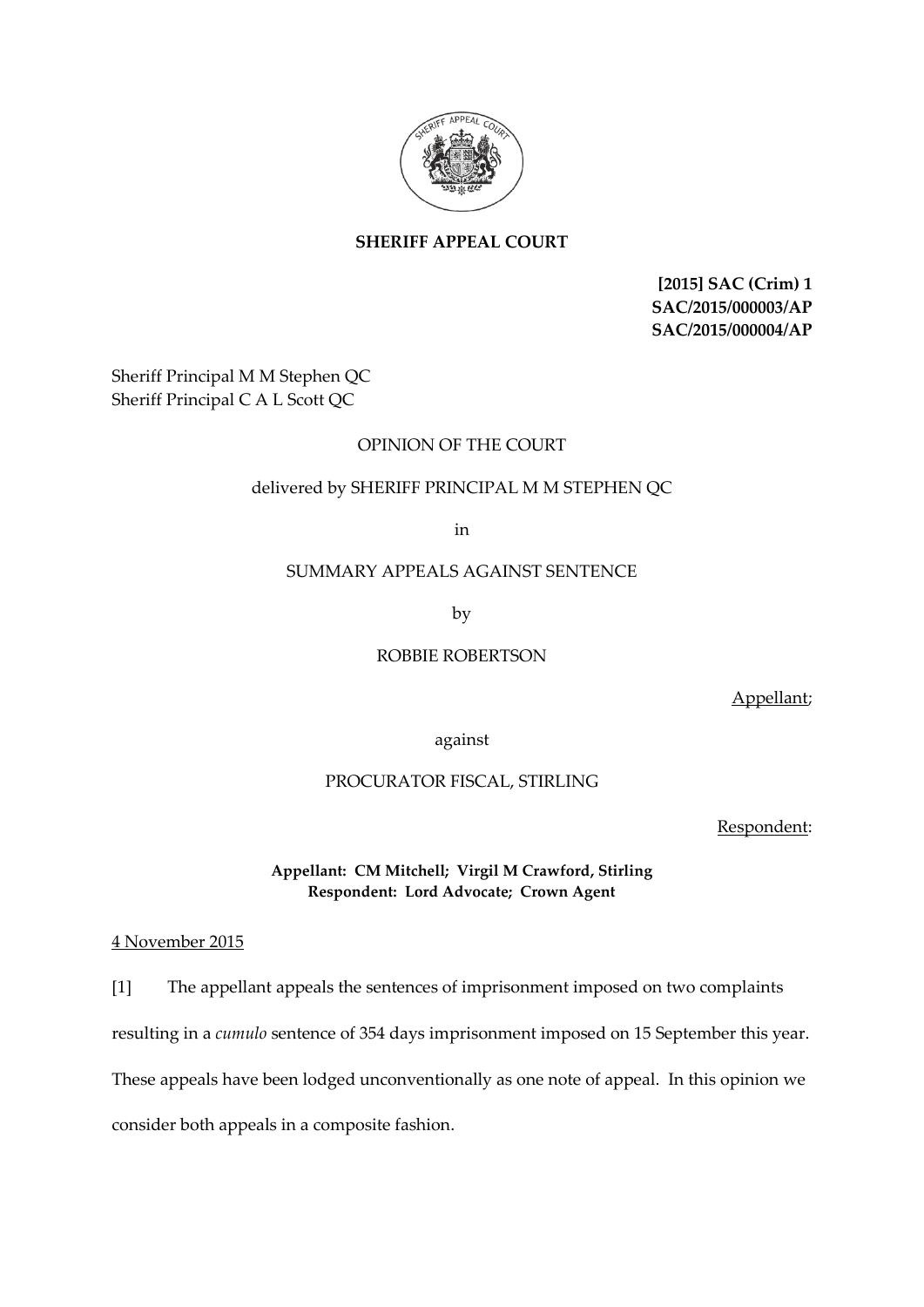[2] The appellant, Mr Robertson, was sentenced at Stirling Sheriff Court on 15 September 2015 to two periods of imprisonment to be served consecutively. The total sentence is 354 days imprisonment to be served from that date. The first sentence is a period of 119 days in respect of offending on 1 January this year, directed towards CMcK, his ex-partner, at her home in Stirling. The offence is a contravention of section 38(1) of the Criminal Justice and Licensing (Scotland) Act 2010 by using threatening and abusive behaviour, acting in an aggressive manner towards her, including attending at her home, banging on doors and generally behaving aggressively. The offence was committed whilst the appellant was subject to two bail orders from Stirling Sheriff Court, with the latest only two weeks earlier, on 17 December 2014.

[3] In her report the sheriff indicates, step by step, her sentencing process. She selected a period of imprisonment of six months and then to reflect the plea at the intermediate diet applied 20% discount to reach 145 days; 45 of these days represented the bail aggravations. The sheriff then deducted the 26 days of the appellant's remand, (3 January until 29 January).

[4] In this appeal leave was granted solely on the question of whether the sheriff had taken proper account of the period on remand. The sheriff is required to do so in terms of section 210 of the Criminal Procedure (Scotland) Act 1995. It appears that the sheriff deducted the entire period of remand from the custodial sentence which ran from 15 September.

[5] The second appeal relates to the sheriff's sentence of 235 days imposed in respect of two assaults, committed on 13 August 2015 whilst the appellant was subject to three bail orders. That period of imprisonment is to run consecutively to the period of the sentence on the section 38 charge.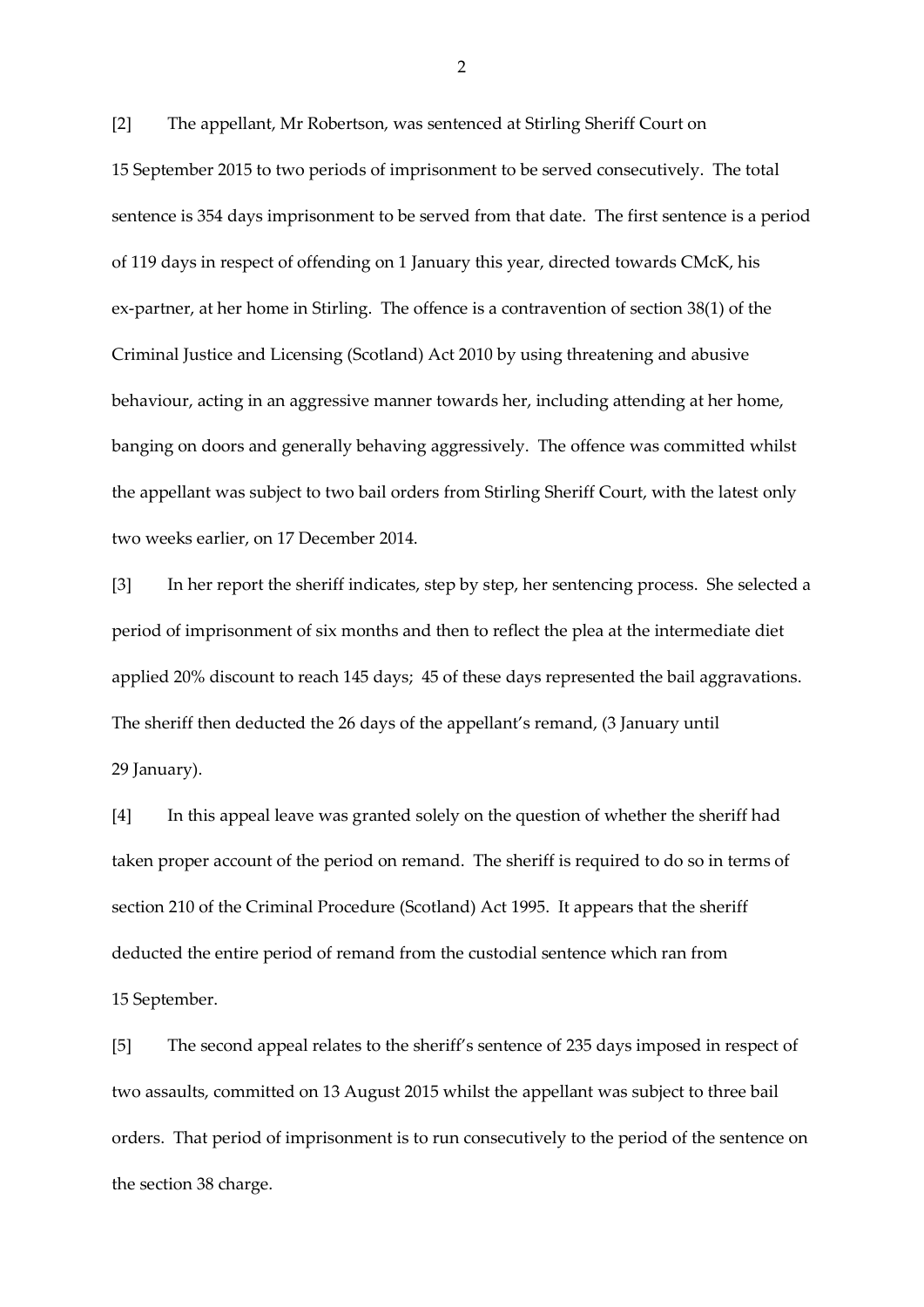[6] This appeal is argued on two grounds:- Firstly, whether the sentence of six months imposed on each of the two charges on this complaint is excessive, with the result that the *cumulo* sentence was a headline sentence of 12 months, prior to discount. Secondly, whether the sheriff made a suitable deduction for the time spent on remand.

[7] Both offences took place at the home of the appellant's former partner, CMcK, who is the complainer in charge 2. The appellant assaulted her by pulling away a chair, on which she was sitting, causing her to fall off that chair whereupon the appellant threw another chair whilst the complainer was endeavouring to call for assistance. The complainer in the first charge was a visitor in CMcK's home and the assault was carried out in a similar manner. The sheriff characterised the assault on LC as a random act of aggression directed towards an entirely innocent third party.

[8] It was submitted today that the starting point of 12 months, arrived at by the sheriff, was excessive in circumstances where the conduct of the appellant had not caused injury to either of the complainers. The sheriff, in determining that a sentence of six months imprisonment on each charge was appropriate, took account of the accused's record which disclosed persistent offending against the same complainer. In particular, this was the second conviction for domestic assault on the same complainer within the last year; and a fourth conviction for a domestically aggravated crime of disorder. The sheriff clearly had regard to the need to protect CMcK from the accused's behaviour. The appellant has numerous convictions for assault including one on indictment. The sheriff was therefore entitled to take the view that there was a need to protect the complainer and was justified in her conclusion that the appellant's offending was escalating.

[9] The sentence selected attributed 36 days on each charge to the bail aggravations. The sheriff applied a 25% discount for the plea at the intermediate diet and then reduced the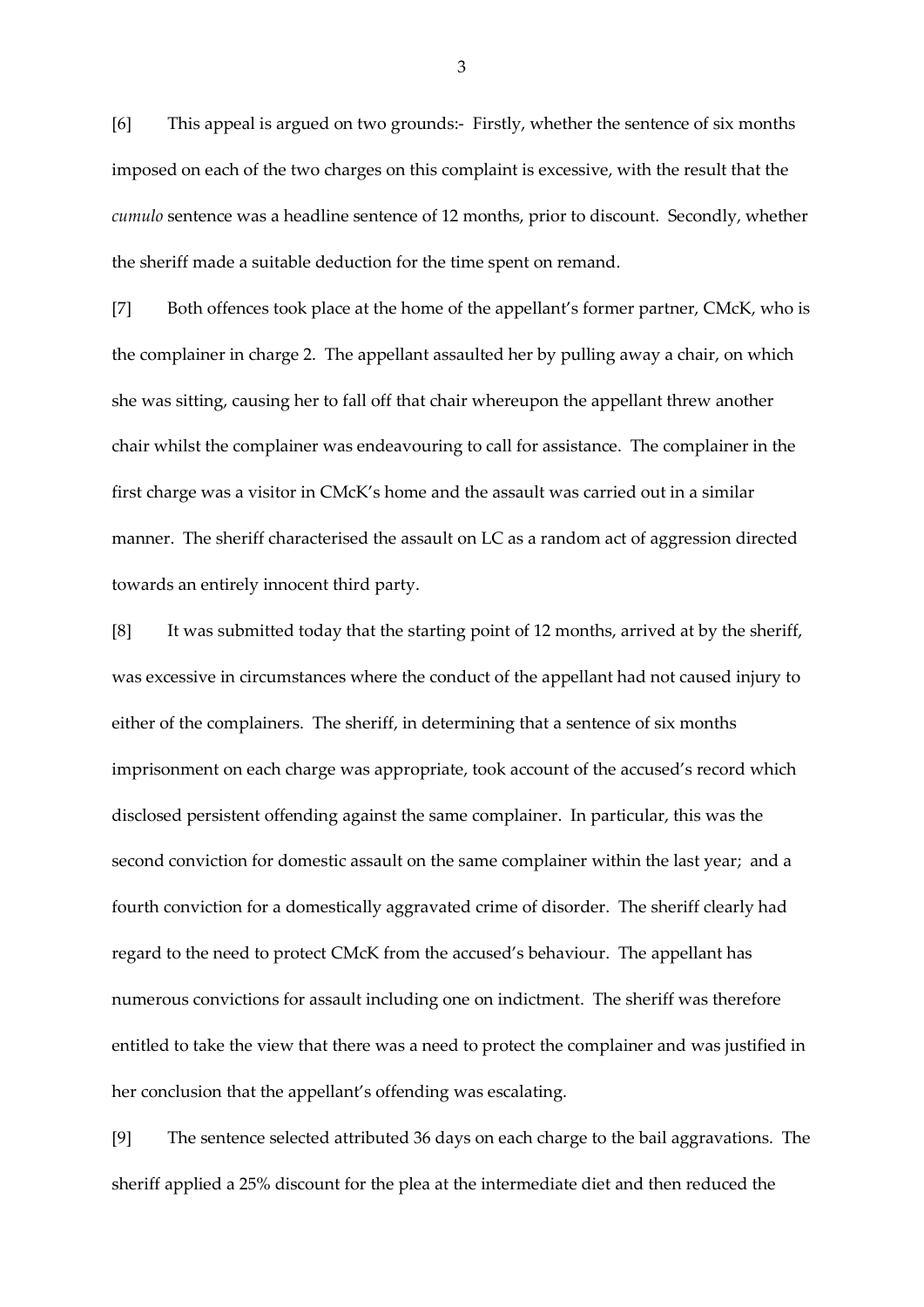period of imprisonment by 37 days to reflect the period, which the sheriff had been advised by the defence agent, was the period of remand. In fact, as we now know, simple arithmetic would indicate that the duration of remand had instead been from the date of the first appearance on 19 August until 15 September, a period of 27 days.

[10] Having regard to the nature of the offending it is particularly important to consider the appellant's record of offending against the complainer CMcK especially and his record of offending with particular reference to crimes of violence. In that context it cannot be said that a headline sentence of six months for an assault whilst on bail with complete disregard for the consequences, can be considered excessive. The sheriff is aware that no injury was sustained by either complainer. The sentences of six months are to be served consecutively. The appellant's behaviour demonstrated a reckless indifference to the outcome.

[11] The appellant argues with reference to *Martin* v *H.M. Advocate* 2006 SCCR 683 that the sheriff ought to have allowed a greater deduction in respect of the time spent on remand had she had proper regard to the terms of section 210 of the Criminal Procedure (Scotland) Act 1995. As the sheriff did not backdate either of the custodial sentences she required to take account of the period on remand by reference to the length of a custodial sentence which would have resulted from the period which he actually spent in custody standing the rules on early release after one half of the sentence is served. In other words, the sheriff ought to have made allowance of double the period on remand. However, when sentencing the appellant on these complaints the sheriff took full account of the periods during which the appellant was remanded. She reduced the discounted sentences by the number of days she was invited to by the defence agent which turned out to be neither the period of remand nor double the period of remand. The case of *Martin* is not authority for an absolute or rigid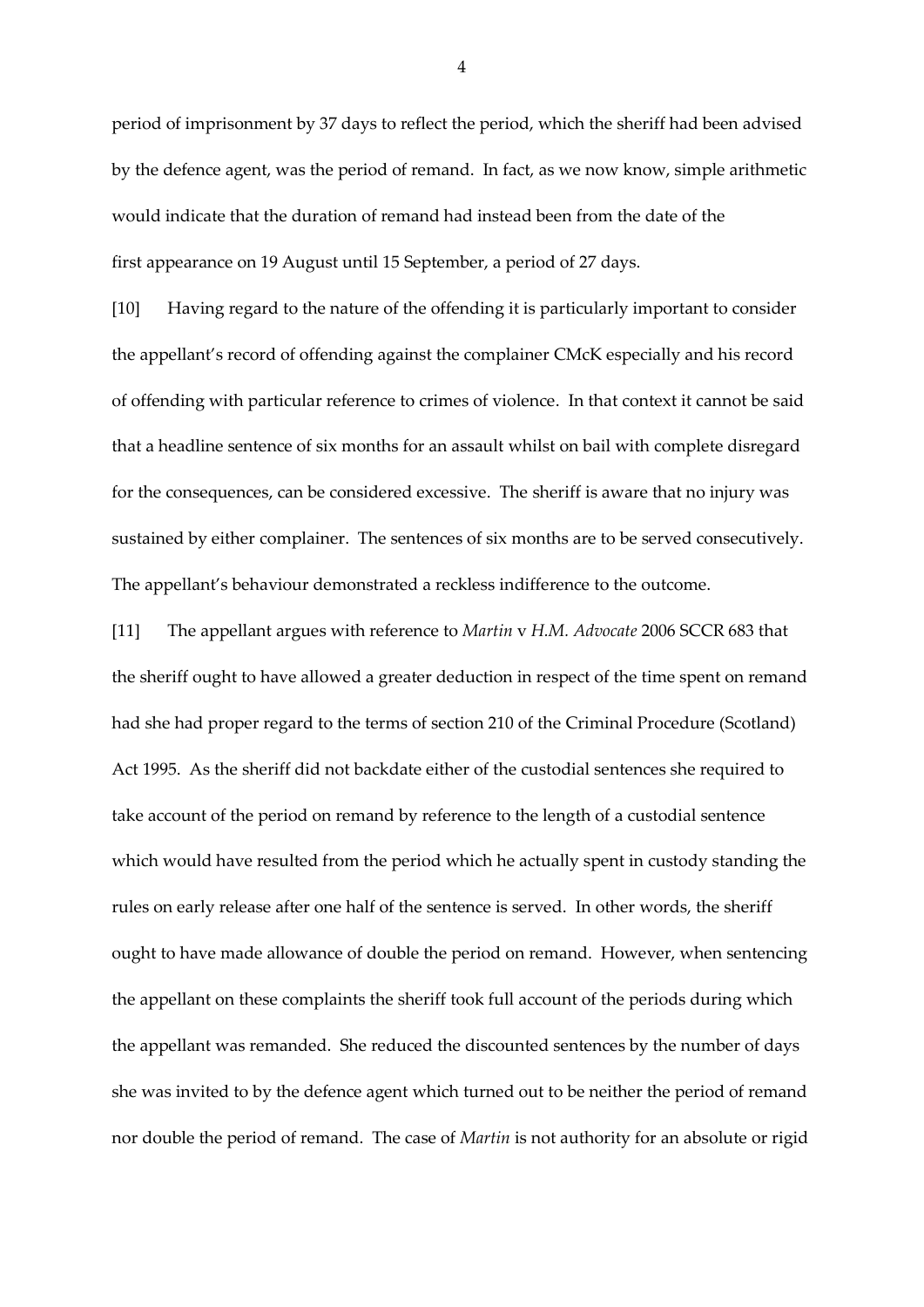approach to dealing with periods on remand but reminds sentencing judges to have regard to the release provisions of section 1(1) of the Prisoners and Criminal Proceedings (Scotland) Act 1993. Normally, a period on remand would be recognised by deduction from the sentence of imprisonment of the equivalent to the length of sentence which would result in that period actually being served in custody. The period on remand for the second complaint was 27 days rather than 37 days. We agree with their Lordships in *Martin*  that too fine a mathematical approach would be inappropriate, rather, it is important that the sentence as a whole should be considered. It can be said that the sheriff allowed a generous discount on both complaints. The discount allowed by the sheriff to reflect the appellant's plea at the intermediate diet, namely 20%, on the complaint with offending on 1 January, could be said to be over generous as the appellant himself had prolonged and interrupted these proceedings by his failure to attend at an intermediate diet on 21 April resulting in a trial diet being discharged and consequent delay. The sheriff allowed discount of 25% for a plea at the intermediate diet on the second complaint.

[12] It is important to ask whether the overall sentence selected was excessive and that a miscarriage of justice arises. In our view, it is not arguable that these consecutive sentences are excessive in extent and the sheriff in her report demonstrates that all relevant issues were considered. The appellant has a bad analogous record. The sheriff was careful to discount the sentences and we consider that she had regard to the periods on remand as required by section 210. She gave full credit for the periods of remand by reducing the overall sentences in the manner sought by the appellant's solicitor. The deduction exceeded the periods of remand.